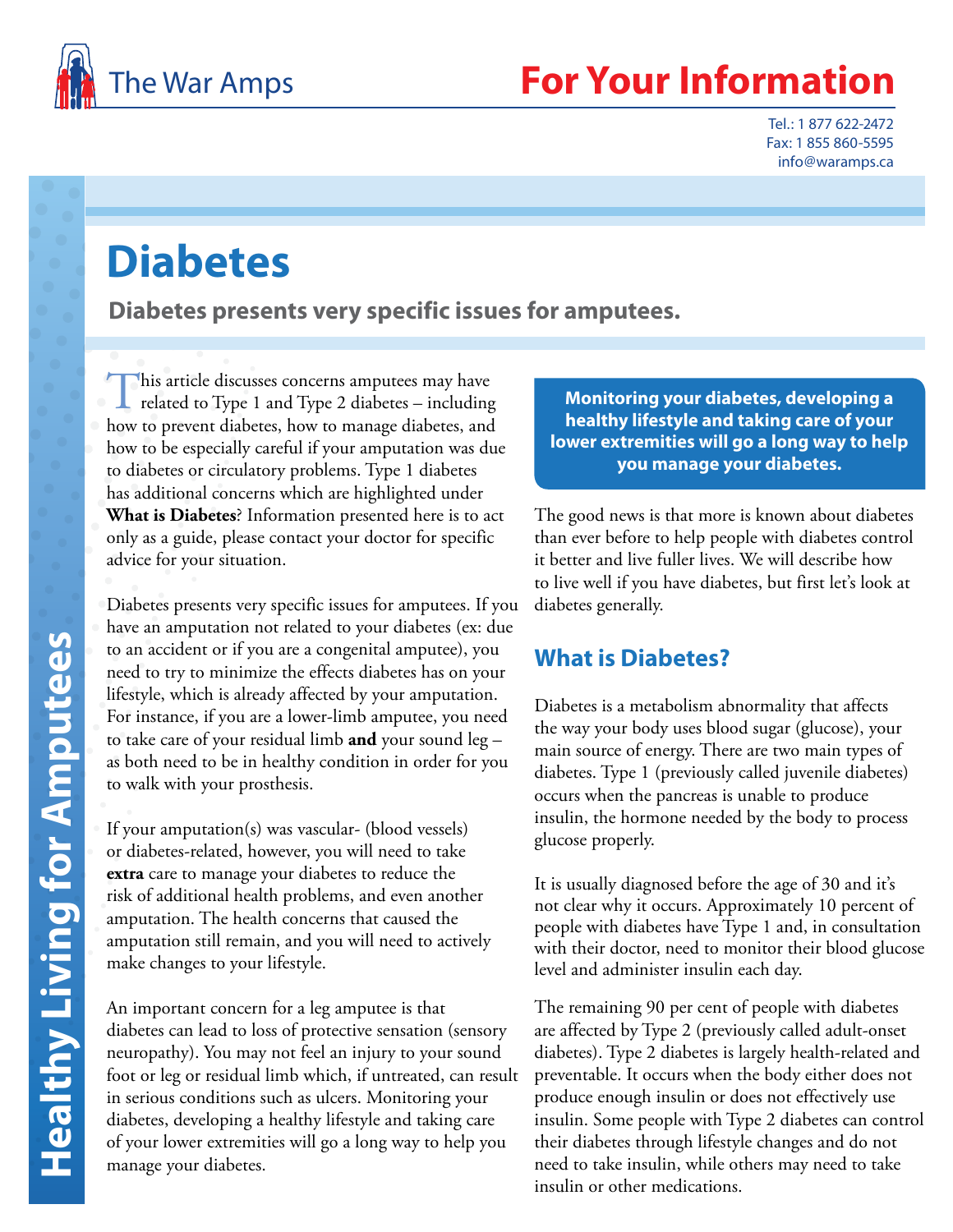

**Hyperglycemia (not enough insulin, causing a high level of sugar) or hypoglycemia (too much insulin, causing a low level of sugar) are diabetic emergencies that can be avoided by monitoring your diabetes carefully.**

### **How Do I Know if I Have Diabetes?**

The Canadian Diabetes Association estimates that 750,000 Canadians do not know they have diabetes. If you are over the age of 40, have a parent or sibling with diabetes, are of Aboriginal, Hispanic, Asian or African descent, gave birth to a baby that weighed over 9 lbs or have had gestational diabetes, you are at a higher risk of developing diabetes. Other high-risk groups include people who: are overweight, have high cholesterol and/or blood pressure, a high glucose level or heart disease.

The following are warning signs that you may have diabetes:

- Unusual and constant thirst
- Frequent urination
- Unexplained weight loss
- Blurred vision
- Frequent or recurring infections
- Tingling or numbness in hands or feet
- Slow healing of cuts and bruises
- Extreme fatigue or lack of energy

If you have any of the above symptoms, do not put off seeing your doctor – early diagnosis is extremely important in managing diabetes. Some people with Type 2 diabetes do not show any symptoms, so have regular medical check-ups and discuss with your doctor if you are in a high-risk group. If you do not have diabetes but have a high blood glucose level, the following information on developing a healthy lifestyle will also apply to you.

## **Monitoring Your Diabetes**

If you have diabetes, the first step is understanding how it affects you. Type 2 diabetes is closely associated with weight gain and physical inactivity, which means you can actively take steps to control and manage your diabetes.

Diabetes can often be managed and controlled through exercise, eating well and maintaining a regular weight. People with Type 1 and some people with Type 2 (especially those



**Monitors can be used to check blood sugar levels.**

who have had Type 2 for a long time) will also need to take medication (ex: oral medication that helps increase the effectiveness of insulin absorption) and/or insulin. Various medications are available so you and your doctor can choose which type suits your lifestyle best. Make sure that you have your blood tests, blood pressure tests, kidney checks, and eye exams when prescribed as well. People with diabetes need to closely control their blood sugar levels. Having abnormal blood sugar levels over a long period can cause medical complications including eye and kidney problems. Another complication from high blood sugar levels is nerve damage, which can affect your heart rate and perspiration level. Nerve damage can even lead to a lower extremity amputation. This is also a very serious consequence for people who are already amputees, as you are dealing with reduced function or mobility already. You need to be careful, especially if your amputation was as a result of diabetes or circulatory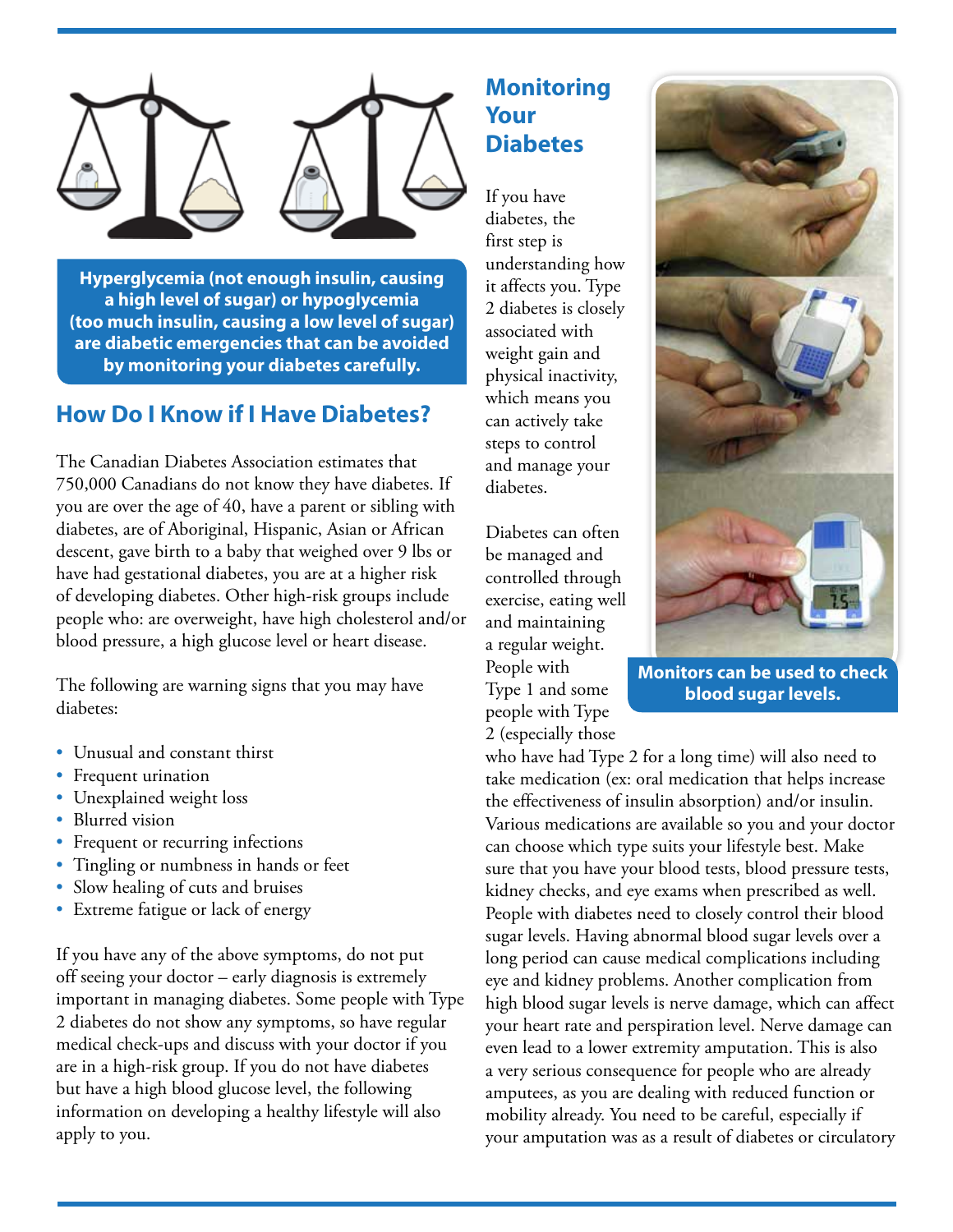problems. To help prevent another amputation from happening, make sure your doctor explains, in clear terms that you understand, how to monitor your diabetes.

Diabetes Education Centres (located in major hospitals and in some community centres) are a great resource. Run by qualified professionals (ex: nurses and dietitians), they offer small group or individual information sessions on exercise and testing blood glucose levels. For those who are unable to leave their home, having a VON (Victoria Order of Nurses) nurse or member of a community home-care program provide teaching at home may be an option depending on the health-care program in your province. You will need to get a referral from your doctor for either of these services.

# **Developing a Healthy Lifestyle**

Living with diabetes involves balancing food, physical activity and medication to prevent complications. Smoking leads to poor circulation, so stopping smoking will greatly improve your circulation and health and is especially important if your amputation was diabetesand/or vascular-related. If you do smoke, your doctor can help you develop a strategy to stop. Reducing your stress level will also help you manage diabetes better, since stress can cause higher blood glucose levels. Motivate yourself to start changing your lifestyle – every small positive change can lead to a healthier life.

## **A Healthy Diet**

Having a healthy diet does not mean that your diet has to be boring. Eating a variety of foods will help keep your diet interesting. Try to eat from at least three of the four food groups (starch, fruit and vegetables, milk and protein) at each meal. When eating meat or fish,

choose to bake, BBQ or grill it rather than fry it. Increase high fibre foods (such as whole grains and cereals) in your daily diet, and reduce your general intake of sugar or use artificial sweeteners instead. You need to eat regularly to maintain



the right level of blood glucose, so eating three meals a day with light snacks in between (even when travelling and when at work) will help regulate this.

How much sugar you eat is also an important consideration. Fruit and fruit juice contain natural sugars that may cause your blood sugar level to increase, but can be eaten in limited quantities. If you are thirsty, sugar free soft drinks or water is a better choice than fruit juice, which is a concentrated source of sugar. Also, drinking alcohol (which contains high levels of sugar) and/or a large amount of coffee can raise blood sugar so discuss your consumption of these drinks with your doctor.

The Canadian Diabetes Association has recipes for people with diabetes that can help give you ideas for tasty and healthy meals as well as tips for eating out. A dietitian at a Diabetes Education Centre can also give you guidance and provide you with meal plans.

#### **Exercise**

Research has shown that even a small amount of exercise helps control diabetes. Regular exercise is very effective in lowering blood sugar since when you exercise, your muscles pick up sugar more readily from your body. If you exercise regularly you may be able to reduce your dosage of insulin or oral medication (after consulting with your physician) and your chances of developing cardiovascular (heart and blood vessels) disease.

It is better to do a little bit of exercise daily, rather than an intensive workout once a week. You can be successful if you make changes slowly, one step at a time. Before you get started, see your doctor to discuss your individual needs, medical concerns and how your blood glucose level may be affected. This is especially important if you have Type 1 diabetes, as suddenly increasing the intensity of your workout may result in low blood glucose (hypoglycemia). Don't forget to test your blood glucose level before, during and after you exercise to make sure it is not too high or too low. Walking, jogging and bicycling are great exercises for people with diabetes. A partner and a regular schedule can help to keep you motivated. Walking on your lunch break at work, walking the dog or pushing your child or grandchild in a stroller are also great ideas. If you live in a city or town, walking or running groups, even mall-walking groups, are popular options.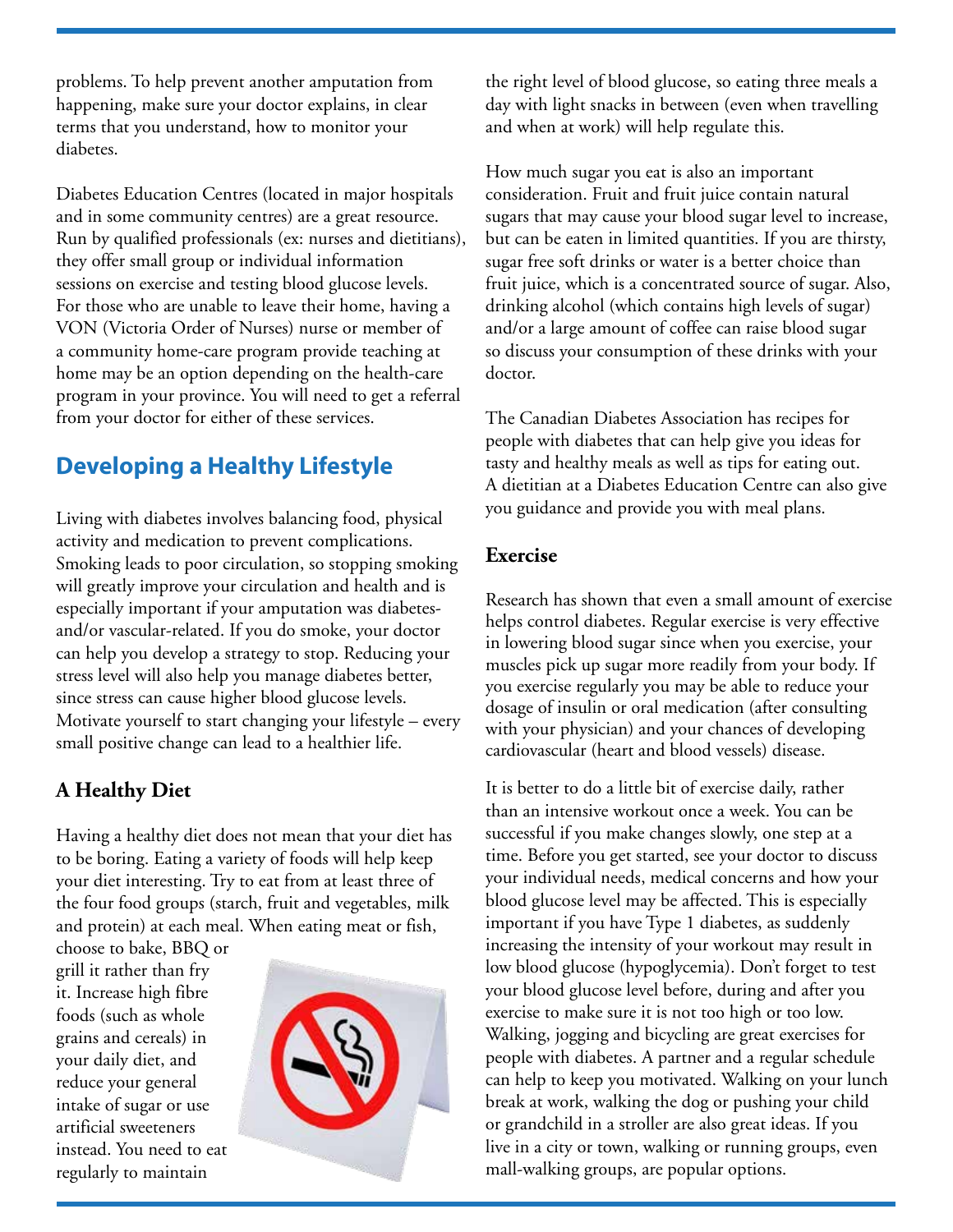

If you have a high amputation or if you do not have a lot of feeling in your sound foot, there are other activities you can do instead of walking – like swimming and strength-training for example. If you are not very mobile and/or out of shape, lower-intensity exercises are a good option. For example, people of all ages

and activity levels can enjoy the benefits of aqua fitness, yoga and tai chi. Stretching for a few minutes each day, or doing chair aerobics, will help increase circulation and make your body feel less stiff. Being active does not have to mean doing high-energy sports, more leisurely activities such as golf or gardening are also great.

Remember, even a little activity will help lower your blood glucose and blood pressure, and improve your cardiovascular condition. Adjustments to your daily routine eventually become habits and help you stay healthy.

#### **Weight Control**

Maintaining a consistent and healthy weight will greatly reduce your chances of developing diabetes complications. How much you eat, as well as what you eat, makes a difference. If you are overweight, a 10-20 pound weight loss is often enough to improve your blood sugar level. If you would like to lose weight, the most effective way is to combine good nutrition and regular exercise. Your doctor and/or dietitian can recommend a program that fits best into your lifestyle and activities. If weight loss is recommended to help manage your diabetes you will also need to discuss this with your prosthetist as you may need adjustments to your socket, to allow for weight loss in your residual limb.

**Remember, even a little activity will help lower your blood glucose and blood pressure, and improve your cardiovascular condition.** 

## **Taking Care of Your Lower Extremities**

There are two concerns that people with diabetes need to be careful of when it comes to their lower extremities: numbness or lack of sensation in their limbs (neuropathy), and/or poor circulation. Neuropathy means you may not be able to feel hot or cold, or pain from an injury in your sound foot or residual limb. Since no pain is felt, you may not notice the injury immediately – so a small problem like a cut from a pebble or an ill-fitting prosthesis, if unnoticed, can lead to an ulcer. As well, people with diabetes (including young children) have stiffer joints; this lack of flexibility can cause pressure points and increase the chance of developing ulcers. If an ulcer is not discovered in time and becomes infected, it can be difficult to treat and may even lead to amputation.

Poor circulation in your feet and legs, which is common among people with diabetes and vascular problems, can slow down the healing process as well. You can improve your circulation by keeping the blood flowing to your feet, by wiggling your toes for five minutes and moving your ankles up and down a few times a day for instance. Avoid crossing your legs for long periods of time.

Amputees with diabetes have to pay close attention to their residual and sound limbs in order to prevent diabetic complications and to avoid the necessity of further amputation. Two-thirds of amputation in people with diabetes can be prevented by proper foot care! Have your prosthetist, physiotherapist or any member of your health care team check your foot and residual limb at every visit and use this self-check list daily:

- Check your sound foot and residual limb for sores, cuts, blisters or other problems every day. Check your shoes for pebbles and foreign objects.
- Wash your foot/feet in warm, not hot, water. Dry it well, especially between the toes.
- Trim toenails straight across.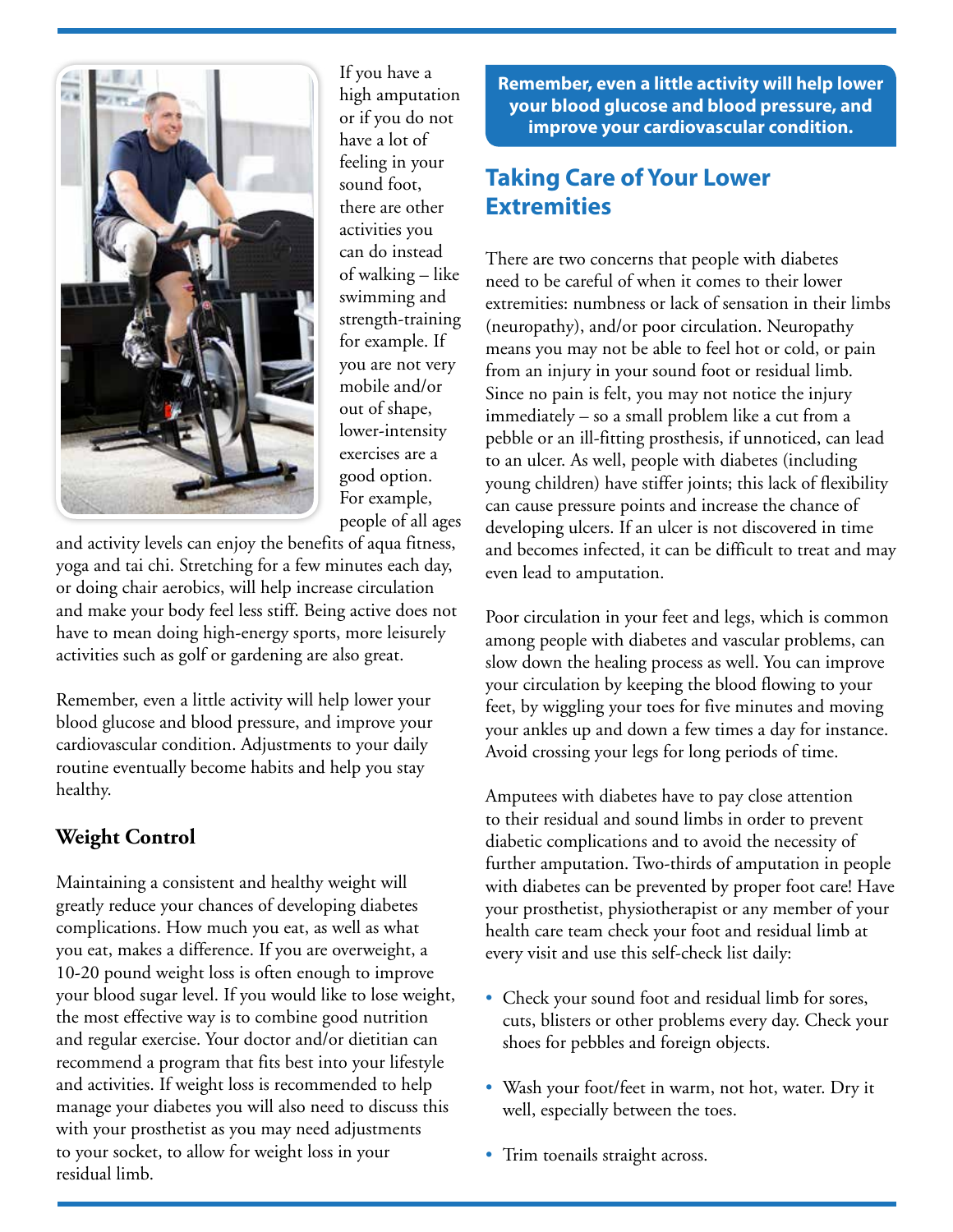- Protect your foot/feet from extreme hot or cold. If you are cold at night, wear socks.
- Never use heating pads or hot water to warm your foot/feet.
- Never go barefoot. Wear slippers or socks inside the house.



**be difficult to treat.**

- Always wear your prosthesis or use a mobility aid. Hopping on your sound foot can lead to injury from overuse or by stubbing your toes or falling.
- Wear a waterproof leg (like a swim leg) at the beach or in the pool, and even for standing in the shower. If you are getting up to go to the bathroom at night and do not want to put your prosthesis on, use crutches for balance.
- Wear water shoes on the beach, on a deck and around the pool to protect your sound foot from hot temperatures on wood, tiles and sand.

Your self-check should also include the skin on your residual limb – keeping it clean and dry, making sure there are no pressure points caused by the socket, and washing your socket and stump socks or liners daily to prevent bacteria from growing. A useful tool during these self-checks are diabetic foot care kits, which contain a mirror to see the underside of the foot and a

foot brush to apply medication to hard-to-reach areas. While amputees can perform basic nail care themselves, they should see a specialist (like a podiatrist or a pedorthist) for treating calluses and bunions. Podiatrists diagnose and treat disorders and injuries of the foot and lower leg to keep this part of the body working properly and allow you to remain mobile. He/she can perform preventative foot care like removing calluses and treat any problem (by wound treatments and casts for example) to prevent the need for surgery. A pedorthist specializes in foot care and the proper fitting of shoes and orthoses. A pedorthist or an orthotist can design custom-fitting shoes to prevent pressure areas from developing, and other devices, such as a patellar tendon bearing knee brace, to relieve pressures on the foot. If you notice any changes with your foot or residual limb (like red areas or sores) that persist after a few days, visit your doctor to have them treated. If you are already being monitored for diabetes, report any sores to your doctor as soon as you notice them. If you have an open wound like an ulcer, do not try to take care of it yourself – see your doctor immediately for treatment. Ulcers may not be treatable once they become deep rooted and can result in amputation.

If the open wound becomes infected you will probably need medication to cure it. Skin problems in either your residual limb or your sound foot may require that you stay off your foot (technically "off-weighting") until the problem is resolved. You may need to use mobility aids like walkers and wheelchairs for certain periods as well during this time.

Proper footwear is an important, but often overlooked, consideration. It is essential for lower limb amputees

> to have shoes that provide enough cushioning and are comfortable. Make sure your shoes fit well; that they are wide enough across the toes and do not restrict circulation. This is especially applicable for women, since many women's shoes sacrifice comfort and proper fitting for fashion. Shoes need to be at the right heel height for the alignment of the prosthesis, and should be replaced when they become worn. Shoes should be made of materials that will stretch, like leather. Running shoes are a popular choice.





*Photo: Patterson Medical*